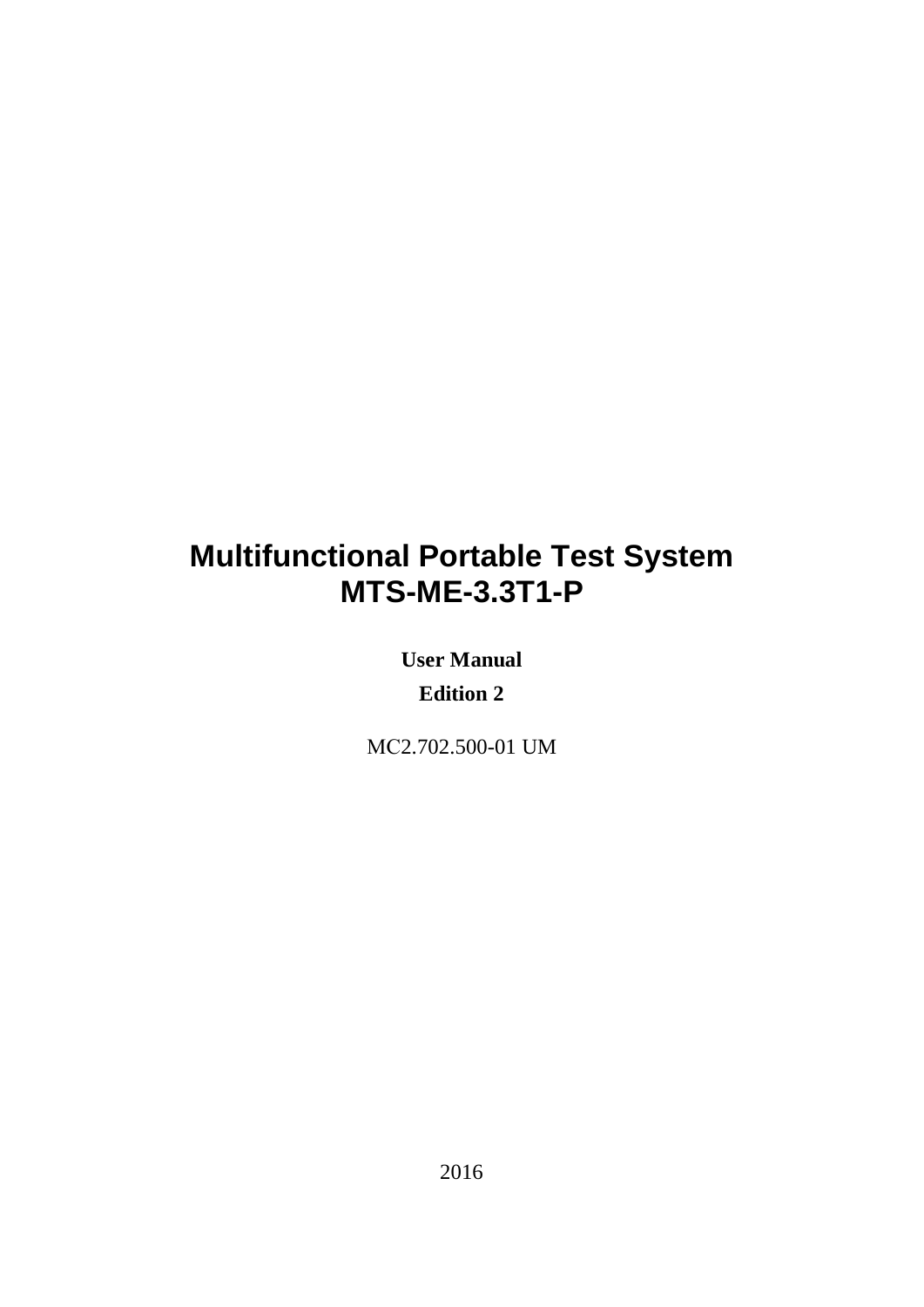

# **TABLE OF CONTENTS**

| 2 DESCRIPTION AND OPERATING PRINCIPLES  3                            |  |
|----------------------------------------------------------------------|--|
|                                                                      |  |
|                                                                      |  |
|                                                                      |  |
|                                                                      |  |
|                                                                      |  |
|                                                                      |  |
|                                                                      |  |
|                                                                      |  |
|                                                                      |  |
|                                                                      |  |
|                                                                      |  |
|                                                                      |  |
|                                                                      |  |
|                                                                      |  |
|                                                                      |  |
| Appendix C. Practical notes for testing electrical energy meters  19 |  |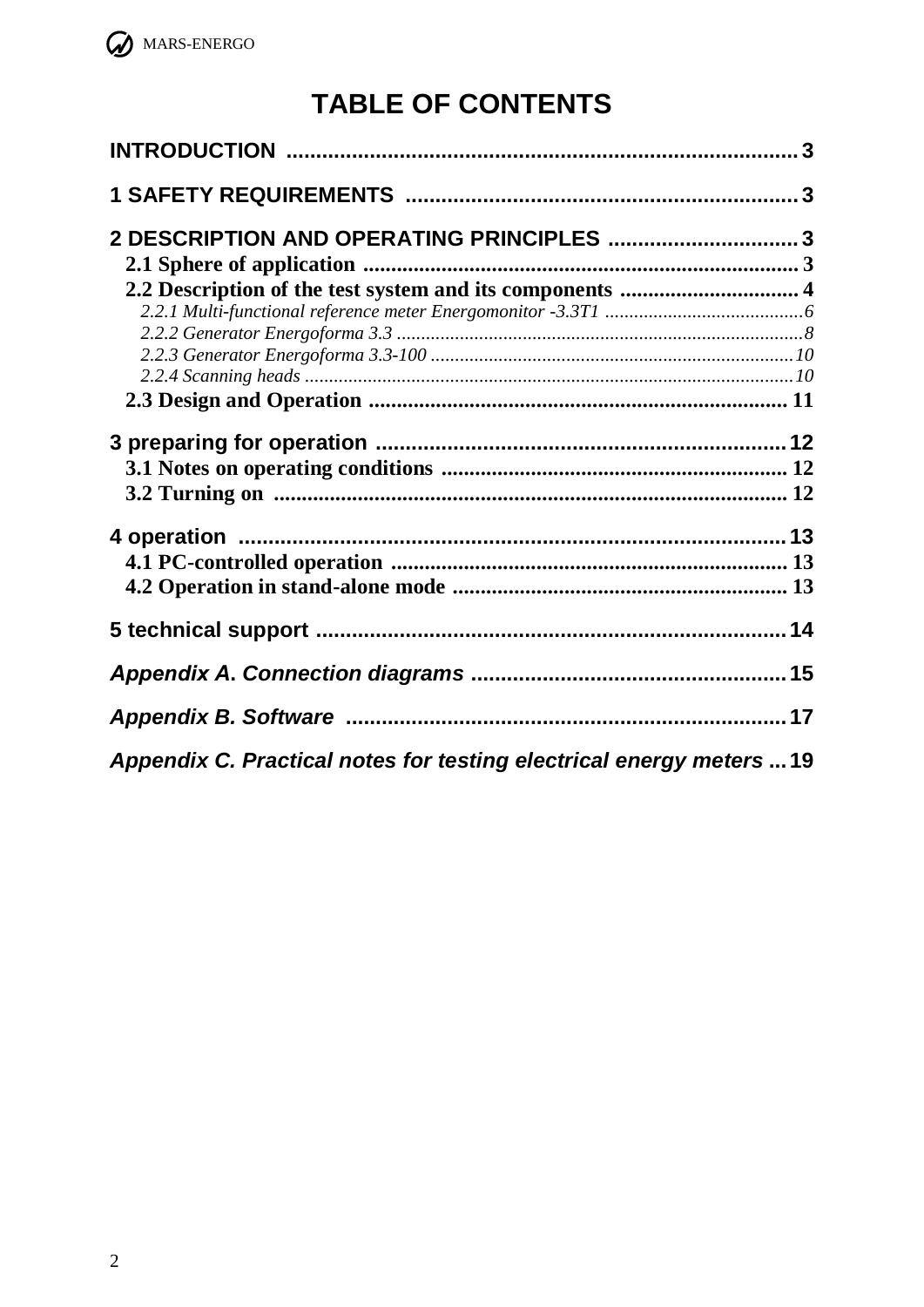# **INTRODUCTION**

<span id="page-2-1"></span><span id="page-2-0"></span>This User Manual describes the multi-functional test system MTS ME 3.3T1-P (the test system below) manufactured in compliance with Technical Specifications TS 4381-053- 49976497-2013.

## **1 SAFETY REQUIREMENTS**

1.1 While the test system is being used as intended, the "Interbranch rules for Labour Safety (Safety Rules) When Operating Electrical Systems" (M., Energoatomizdat, 2001) and the corresponding local electrical safety requirements must be observed.

The symbol



1.2 The test system is operated according to the safety requirements specified in IEC 61010-1; Measurement category: II; degree of protection against pollution: 1.

1.3 IEC 60529 protection code: IP20.

<span id="page-2-2"></span>1.4 The components of the test system must be connected to the grounding bus before applying power to the test system.

# **2 DESCRIPTION AND OPERATING PRINCIPLES**

### *2.1 Sphere of application*

<span id="page-2-3"></span>The multi-functional test system MTS ME 3.3T1-P is designed to perform calibration and verification of measuring instruments listed in the next section. The system generates waveforms with the electrical parameters specified below and measures electrical parameters such as active, reactive and apparent power, AC frequency, current and voltage, phase angles, power factor, and power quality parameters, including (but not limited to):

- RMS of the fundamental harmonic of voltage  $(U_{C1})$
- RMS of the voltage harmonic of order h (frequency h⋅f<sub>1</sub>), h = 2 … 50 (U<sub>Ch</sub>)
- RMS of the voltage interharmonic of order m (frequency m⋅f<sub>1</sub>), m=  $0.5$  …  $50.5$  in 1.0 increments  $(U_{Cm})$
- RMS of the fundamental harmonic of current  $(I<sub>C1</sub>)$
- RMS of the current harmonic of order h,  $h = 2 ... 50$  (I<sub>Ch</sub>)
- RMS of the current interharmonic of order m (frequency m⋅f<sub>1</sub>), m=  $0.5$  …  $50.5$  in 1.0 increments  $(I_{C_m})$
- Phase angle between the voltage harmonic of order h and the current harmonic of order h in the same phase
- Voltage harmonic of order h in reference to fundamental harmonic,  $h= 2...50$  [K<sub>U</sub>(h)]
- Current harmonic of order h in reference to fundamental harmonic,  $h= 2...50$  [K<sub>I</sub>(h)]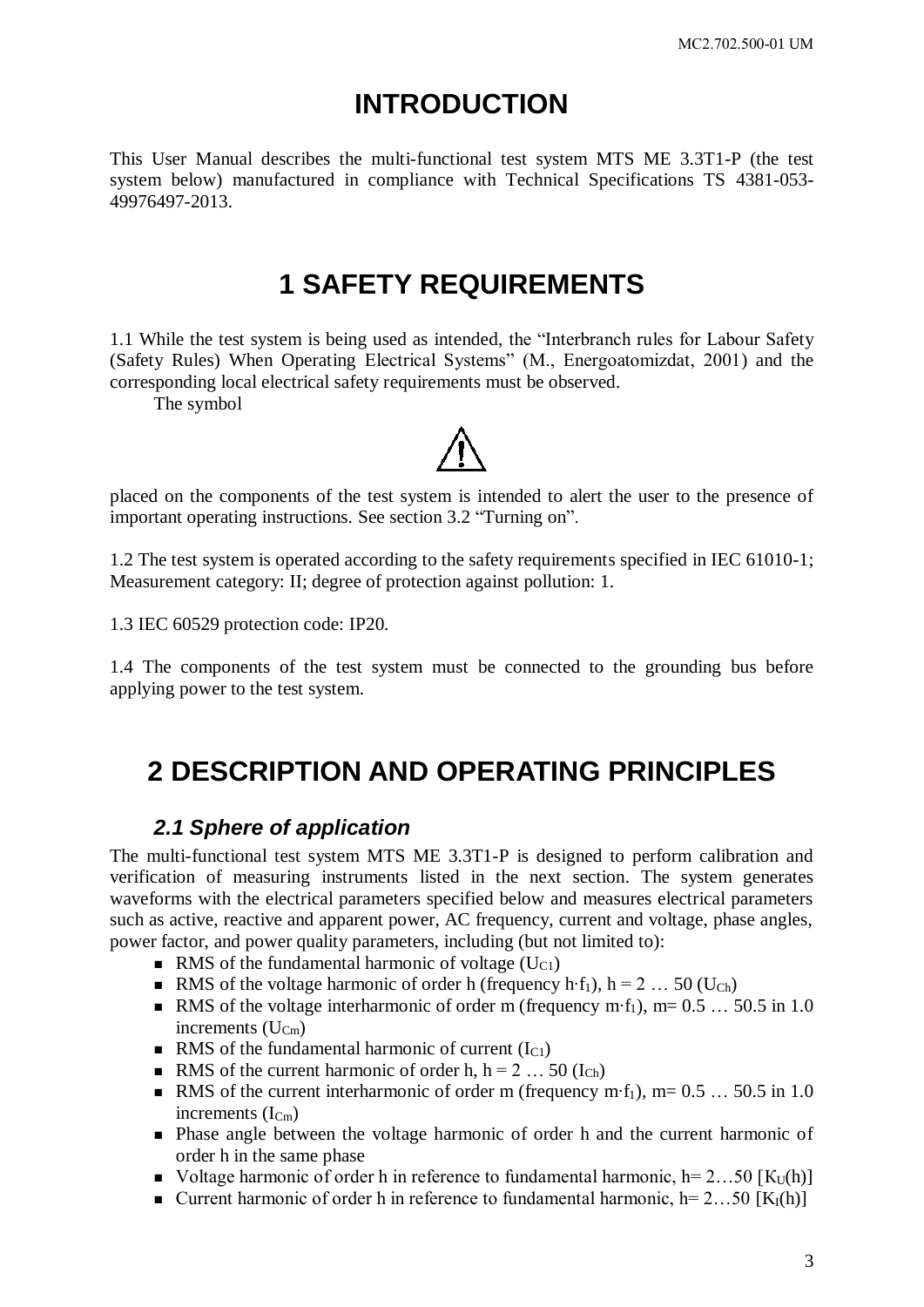

- Active power of the fundamental harmonic  $(P_1)$
- Reactive power of the fundamental harmonic  $(Q_1)$
- Active power of the harmonic of order h, h=2...50 ( $P_{(h)}$ )
- $\blacksquare$  Total Harmonic Distortion of voltage (THD<sub>U</sub>)
- $\blacksquare$  Total Harmonic Distortion of current (THD<sub>I</sub>)
- Positive sequence voltage of the fundamental  $(U_1)$
- $\blacksquare$  Zero sequence voltage of the fundamental (U<sub>0</sub>)
- Negative sequence voltage of the fundamental  $(U_2)$
- Negative sequence voltage ratio ( $K_{2U}$ ) and zero sequence voltage ratio ( $K_{0U}$ )
- Positive sequence current of the fundamental  $(I_1)$
- Zero sequence current of the fundamental  $(I_0)$
- Negative sequence current of the fundamental  $(I_2)$
- **Phase angle between the voltage and current of positive, or negative, or zero** sequence
- $\blacksquare$  Flicker short-term severity
- Duration of voltage dip  $(\Delta t_d)$
- Depth of voltage dip  $(\delta U d)$
- **Height of voltage swell (K<sub>sw U</sub>)**
- **Duration of voltage swell (** $\Delta t_{sw}$ **)**

<span id="page-3-0"></span>Typical applications include metrological (test) laboratories at industrial enterprises.

## *2.2 Description of the test system and its components*

The reference instrument included in the test system utilizes analogue-to-digital conversion principle, so that the instantaneous values of input currents and voltages are converted into digital codes from which the arrays of sampled instantaneous values are created. The arrays are used by firmware (stored in the EEPROM memory of the central processor unit) to make all programmed calculations.

The test system can be used (separately or in combination with a PC that gives extra capabilities) for calibration and accuracy testing of the following single- and three-phase instruments:

- Active, reactive, and apparent energy meters
- Wattmeters, varmeters and measuring converters of active/reactive power
- Phase meters, frequency meters and power factor meters
- Voltmeters, ammeters, voltage and current measuring converters operating within the mains frequency range
- Power quality meters.

The test system operates in 2 modes:

- PC-controlled mode (with use of standard communications interfaces and Windowsbased software)
- Stand-alone mode which means manual control of the test system via the keypads and graphical displays of the Energomonitor and Energoforma instruments.

The parameters and waveforms being measured and/or generated can be viewed either on the displays of the Energomonitor and Energoforma instruments (respectively) or on a PC.

The test system is powered from a mains supply  $(220 \pm 10\% \text{ V}, 50 \pm 5\% \text{ Hz}, \text{THD} \leq 5\%).$ 

The test system is offered in various options with respect to the output current ranges, power outputs of voltage and current channels etc.

The test system includes the components listed below.

Reference measuring instrument: the multifunctional reference standard Energomonitor 3.3T1 (EM3.3T1) registered with National Registry of measuring instruments under #39952-08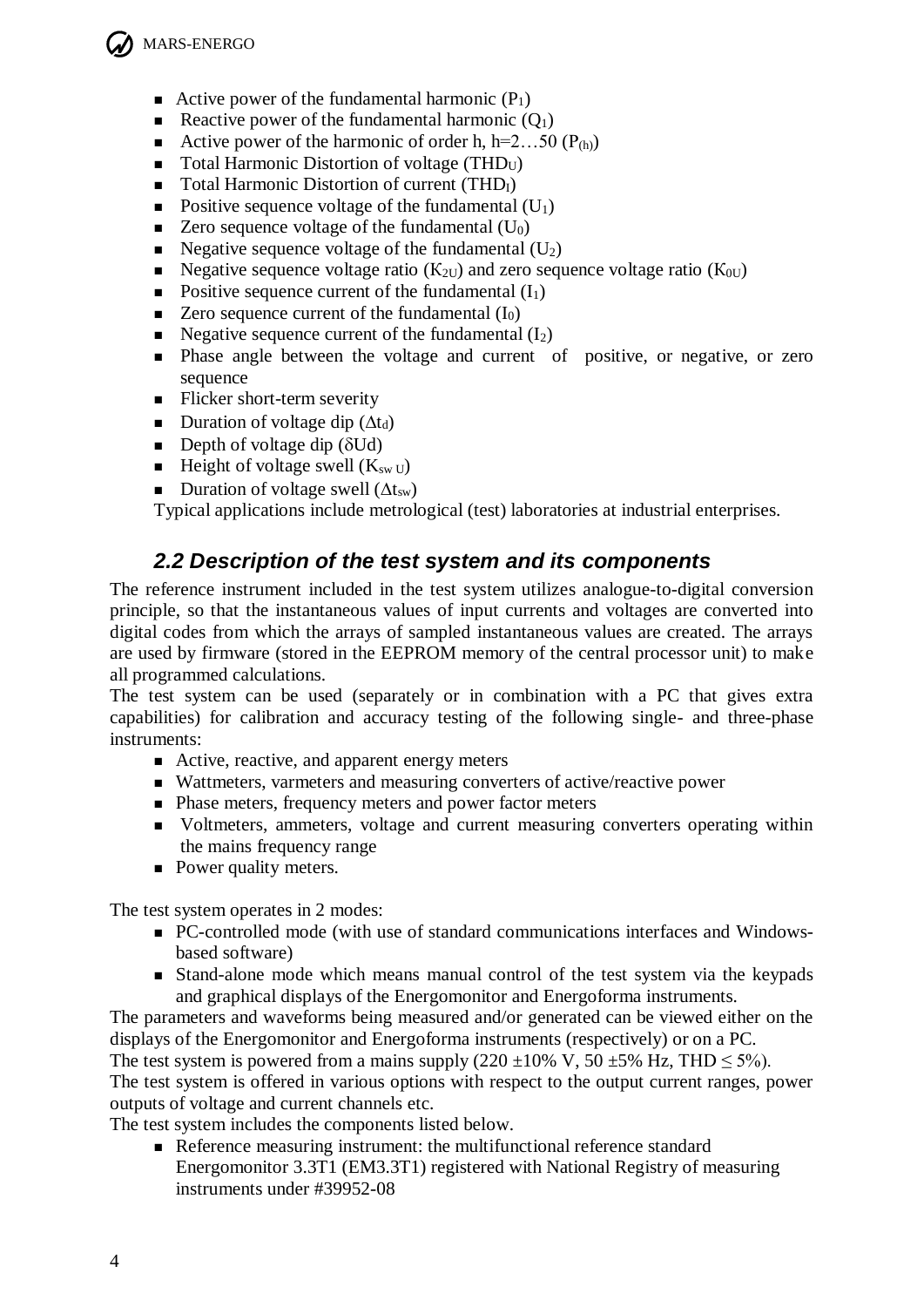Source of test signals: the programmable waveform generator Energoforma 3.3 (EF3.3) or the programmable waveform generator Energoforma 3.3-100 (EF3.3-100).

The legend of the test system contains information about the options as specified in the purchase order:

MTS-ME XX- P-X-XXX-XX/XXX -X/XXX TS 4381-053-49976497-2013 1 2 3 4 5 6

Meaning of the positions:

- 1 relates to the reference meter in use:
	- $\blacksquare$  3.3T1 Energomonitor- 3.3T1
- 2 relates to the design version option:
	- $\blacksquare$  P portable
- 3 relates to accuracy:
	- $\blacksquare$  10 includes Energomonitor 3.3T1
- 4 relates to the maximum value of generated current  $I_{max}$ , A:
	- $12$
	- $110$
- 5 relates to the power output of the current/voltage channels (VA):
	- $15/5$
	- $-45/100$
- $6$  relates to the output voltage range  $U_{min}/U_{max}$ , V:
	- $\bullet$  6/264 (6...264 V) (nominal values of phase / phase-to-phase voltages: 60/60\*√3 V and 220/220\*√3 V).

For example, MTS ME 3.3T1-P-10-12-15/5-6/264 is a meter test system intended for verification and calibration of instruments that measure AC voltage, current and power, it is equipped with the reference meter Energomonitor 3.3T1 and the source of test signals Energoforma 3.3-12.



**Fig. 1.1** MTS-ME-3.3T1-P – general view

Connection diagrams of the test system are represented in Appendix A. A measuring instrument included in the test system is calibrated in accordance with its own calibration procedure.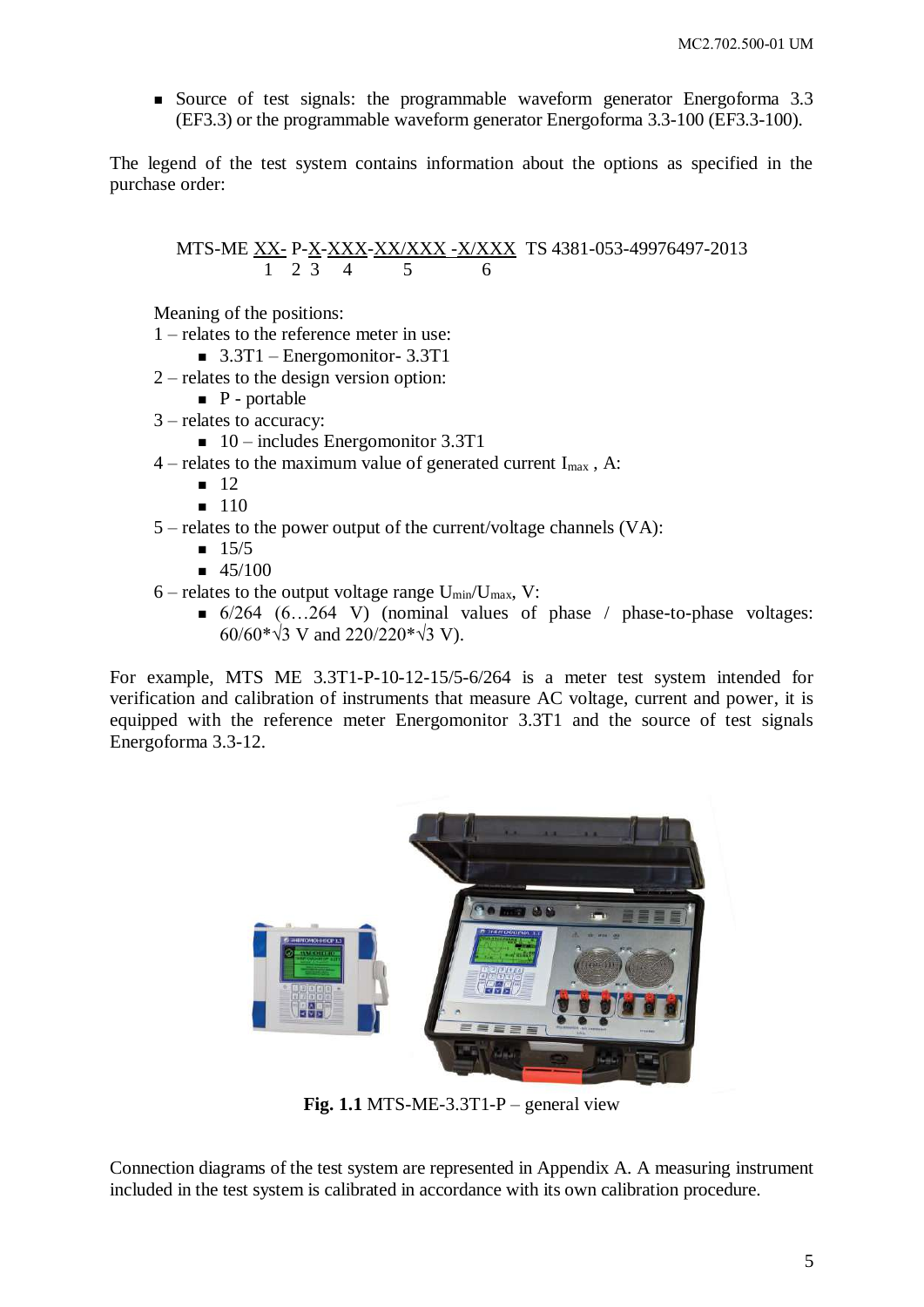

### **2.2.1 Multi-functional reference meter Energomonitor -3.3T1**

<span id="page-5-0"></span>The front panel is shown in Fig. 2.1. The full description of the instrument is given in its own user manual. See the user manual for the Energomonitor 3.3T1 (MC3.055.028 UM document).

The voltage circuits of the instrument have three plugholes (**UA**, **UB**, **UC**) for phase test leads, and one more plughole (**UN** input) for a neutral one. As to the current circuits, they share one connector (input-output) for phase currents (**IA**, **IB**, **IC**). The Current Transformers Block (CTB) or current clamps provide galvanic isolation between the current circuits. The voltage circuits are symmetrical and have one common point (neutral conductor). All of the connectors and terminals are located on the upper panel of the EM3.3T1 (Fig. 2.2).



**Fig. 2.1** Front panel  $1 -$  keypad,  $2 -$  display

The upper panel of the EM 3.3T1 is represented in Fig. 2.2.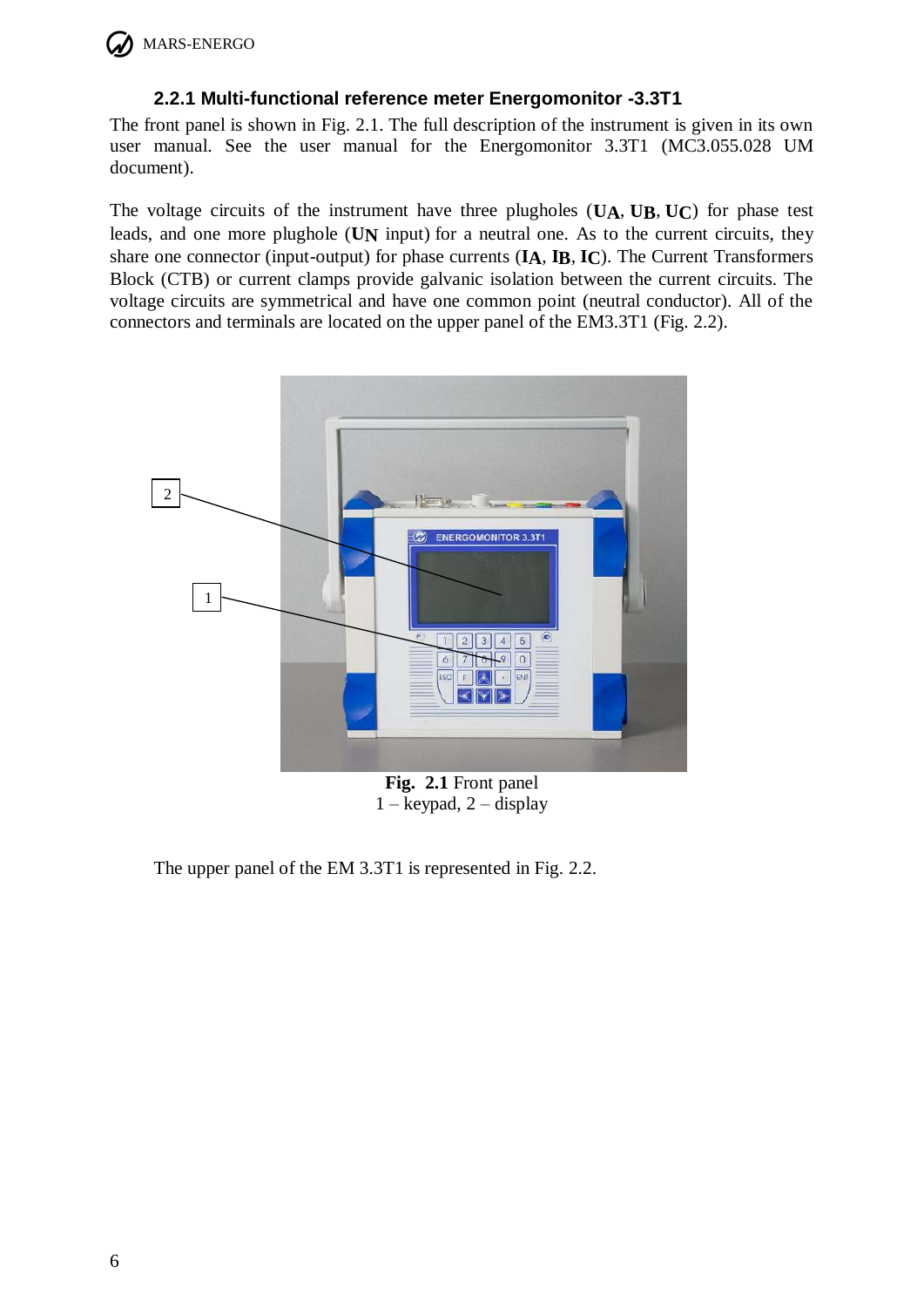

**Fig. 2.2** Upper panel

1 – USB port, 2 – RS-232 port, 3 – socket for connecting Power Adapter, 4 – Frequency output, 5 – Pulse input, 6 – socket for connecting Current Transformers Block, 7 – Voltage inputs

The reference meter Energomonitor 3.3T1 performs the following functions:

- Measurement and logging of basic power quality parameters as per Russian state standard GOST 13109–97
- Measurement and logging of basic electrical power/energy parameters in singlephase and three-phase circuits (RMS values of current and voltage for sine and distorted waveforms, active, reactive and apparent power etc.)
- On-site testing, verification and calibration of single/three-phase active and reactive energy meters, testing of their performance and correctness of their connection (without breaking into the current circuits)
- On-site testing/calibration of voltage and current instrument transformers
- Measurement of electrical parameters in secondary circuits (load power), as applied to metering and billing systems
- On-site testing/calibration of measuring instruments and/or instrument-class (measuring) converters of voltage, current, active and reactive power
- Measurement of amplitude (peak) AC voltage values up to 500 Hz frequency in one/three channels or in a differential channel
- Testing/calibration of amplitude/peak voltmeters

The EM3.3T1 can be used for:

- Inspecting enterprises involved in electric power generation or consumption (electric energy audit)
- **Power quality analysis for compliance with Russian power quality standard GOST** 13109.

The EM3.3T1 is powered from mains  $85\div 264$  V,  $(50\pm 5)$  Hz via the Power adapter or Rechargeable power supply (which is equipped with batteries 12V) from the delivery package. The EM3.3T1 accepts being powered from the said accessories only.

The technical characteristics of the EM3.3T1 correspond to the type of its input current converters (i.e. scaling converters of the current to be measured).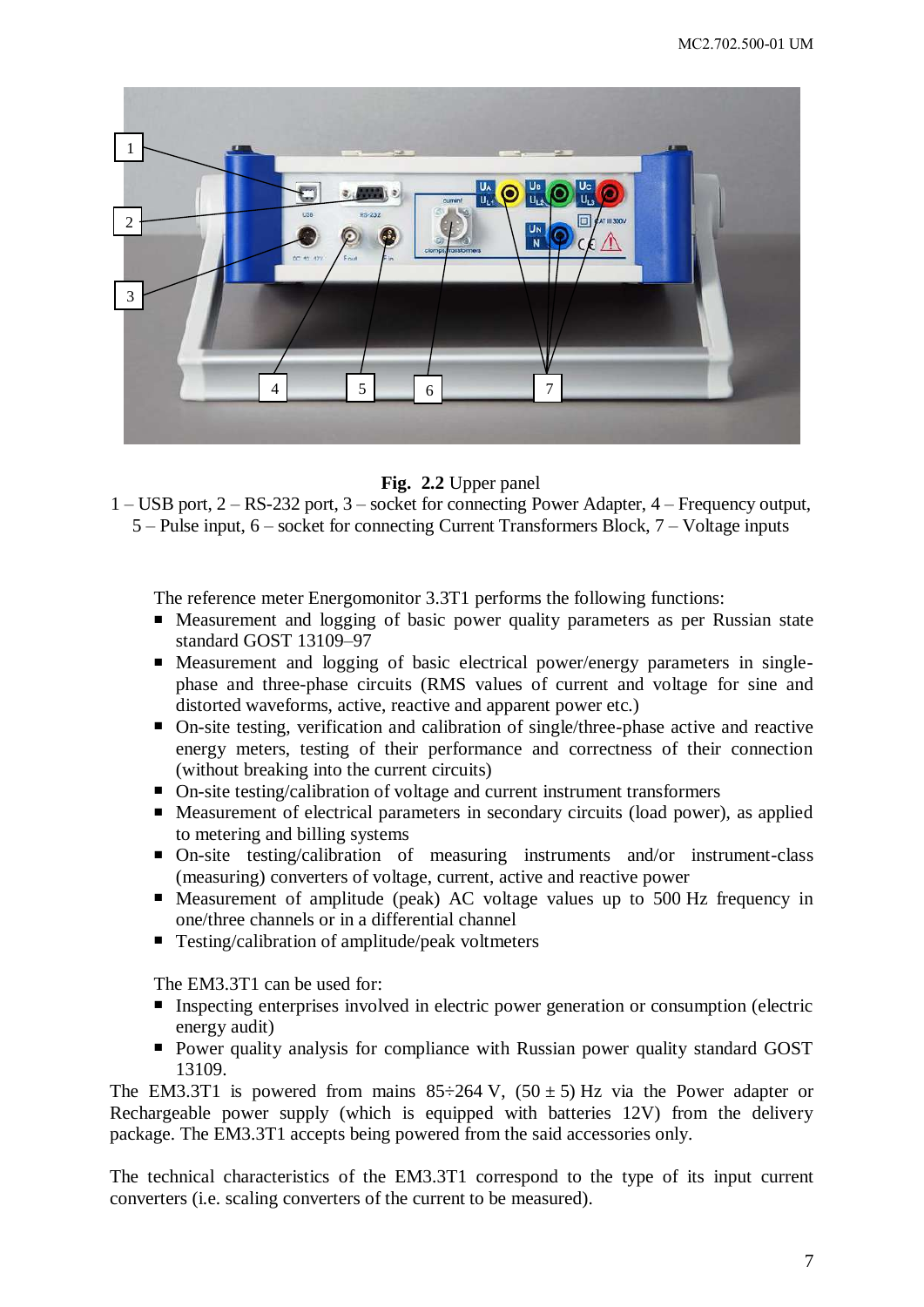

MARS-ENERGO

The current measurement channels of the EM3.3T1 are connected via scaling converters included in the delivery package. These may be current transformers or current clamp kits, complete with suitable shunts and/or cables. The EM-3.3T1 is provided with three current measurement channels that support measurement sub-ranges with nominal values as follows:

- 0.1 A with the Current Transformers Block
- 1 A with the Current Transformers Block
- 0.5 A with the Current Transformers Block
- 5 A with the Current Transformers Block
- 50 A with the Current Transformers Block
- $\blacksquare$  10 A with a current clamp kit 10 A
- 30 A with a flexible current clamp kit 30/300/3000 A
- $\blacksquare$  100 A with a current clamp kit 100 A
- 300 A with a flexible current clamp kit 30/300/3000 A
- 1000 A with a current clamp kit 1000 A
- 3000 A with a flexible current clamp kit 30/300/3000 A.

Voltage measurement channels are connected to the network under control directly or via scaling converters (i.e. voltage transformers, dividers etc.). The EМ-3.3Т1 is provided with three channels for direct measurement of phase-to-neutral (phase-to-phase) voltages with nominal values of 60 V (100 V), 120 V (200 V), 240 V (415 V).

The EM3.3T1 provides for measurements of the parameters of electrical power and power quality (according to GOST 13109–97).

The following monitored values are indicated on the graphical display:

- $\blacksquare$  Basic power quality parameters
- Electrical/electrical power parameters averaged over 1.25; 2.5; 5; 10 s; 1; 15 or 30 min
- Errors of meters under test
- Errors of current and voltage transformers under test (tested with the especially designed accessories that provide proper connections among the test system and tested transformers).

The data length of measured values of current on the display is five significant digits and a polarity sign (represented as:  $\pm$ х.хххх,  $\pm$ хх.ххх,  $\pm$ ххх.хх,  $\pm$ хххх.х). The data length of measured voltage values on the display is five significant digits and a polarity sign (represented as: ±х.хххх, ±хх.ххх, ±ххх.хх). The measured values of power are represented by at least four significant digits and a polarity sign (represented as: ±x,xxx, ±xx,xxx, ±ххх.ххх, ±хххх.хх, ±ххххх.х, ±хххххх, ±ххххххх).

While testing meters or other instruments through their frequency outputs, these instruments are connected to the frequency input  $F_{in}$  of the EM3.3T (located on its upper panel) via the Pulse Former or via the corresponding scanning head.

## **2.2.2 Generator Energoforma 3.3**

<span id="page-7-0"></span>The source of current, voltage and phantom power Energoforma 3.3 (the Generator below) is supplied as a self-contained hand-held module (see Fig. 2.1). It has three channels for generating voltages (phase voltages) and three independent channels for generating currents. There are three ways to specify a signal to be generated in digital form:

- By selecting one of standard signals from the Generator's internal memory or by specifying signal parameters (for a specific signal) from the built-in keypad
- By selecting a signal from the Library on a personal computer (PC below) via RS-232 interface running the EnForm software
- By specifying signal parameters manually from the built-in keypad.

Waveforms and signal parameters are viewed either on the built-in graphic LCD or on a PC via the EnForm software.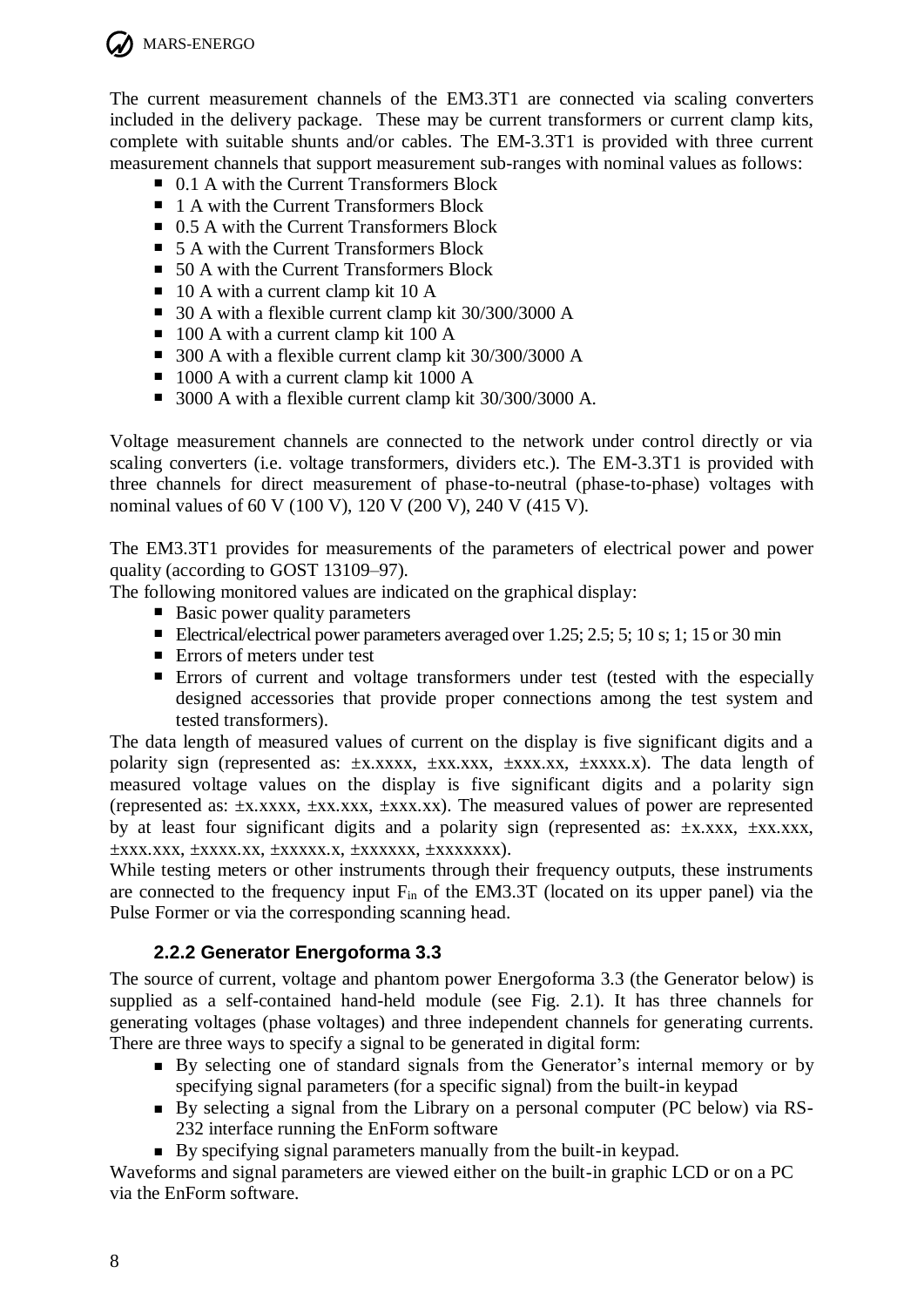The Generator provides for generating currents and voltages for single- and three-phase AC circuits within the ranges specified in Tables 2.2 and 2.3.

*Table 2.2*

**Output voltage ranges**

| Output voltage ranges, V | Nominal values of phase / phase-to-phase voltages for<br>Generator's voltage and current amplifiers, V |
|--------------------------|--------------------------------------------------------------------------------------------------------|
| $60.001 - 268$           | $220/220\sqrt{3}$                                                                                      |
| $0 - 71.99$              | $60/60\sqrt{3}$                                                                                        |

*Table 2.3*

#### **Output current ranges**

| Output current ranges, A | Nominal values of currents for Generator's current and<br>voltage amplifiers, A |
|--------------------------|---------------------------------------------------------------------------------|
| $0.5000 - 12$            |                                                                                 |
| $0 - 0.54999$            |                                                                                 |

To provide short circuit protection, a 0.25A fuse is mounted on the output of each voltage channel.

Output ranges of the current and voltage amplifiers are processor-controlled. The processor transmits its commands to select a current or voltage output range to the relays.

The full description of the Generator is given in its own user manual. See the user manual for the Energoforma 3.3 (MC2.211.001 UM document) or Energoforma 3.3-100 (MC2.211.500 UM document).



**Fig. 2.3** Energoforma 3.3

*1* – RS-232 connector, *2* – Mains switch, *3* – Mains input connector, *4* – Ground terminal, 5 – Display, 6 – Keypad, *7* – Voltage/neutral output terminals, *8* – Current output terminals, *9* – Fuses for phase voltage outputs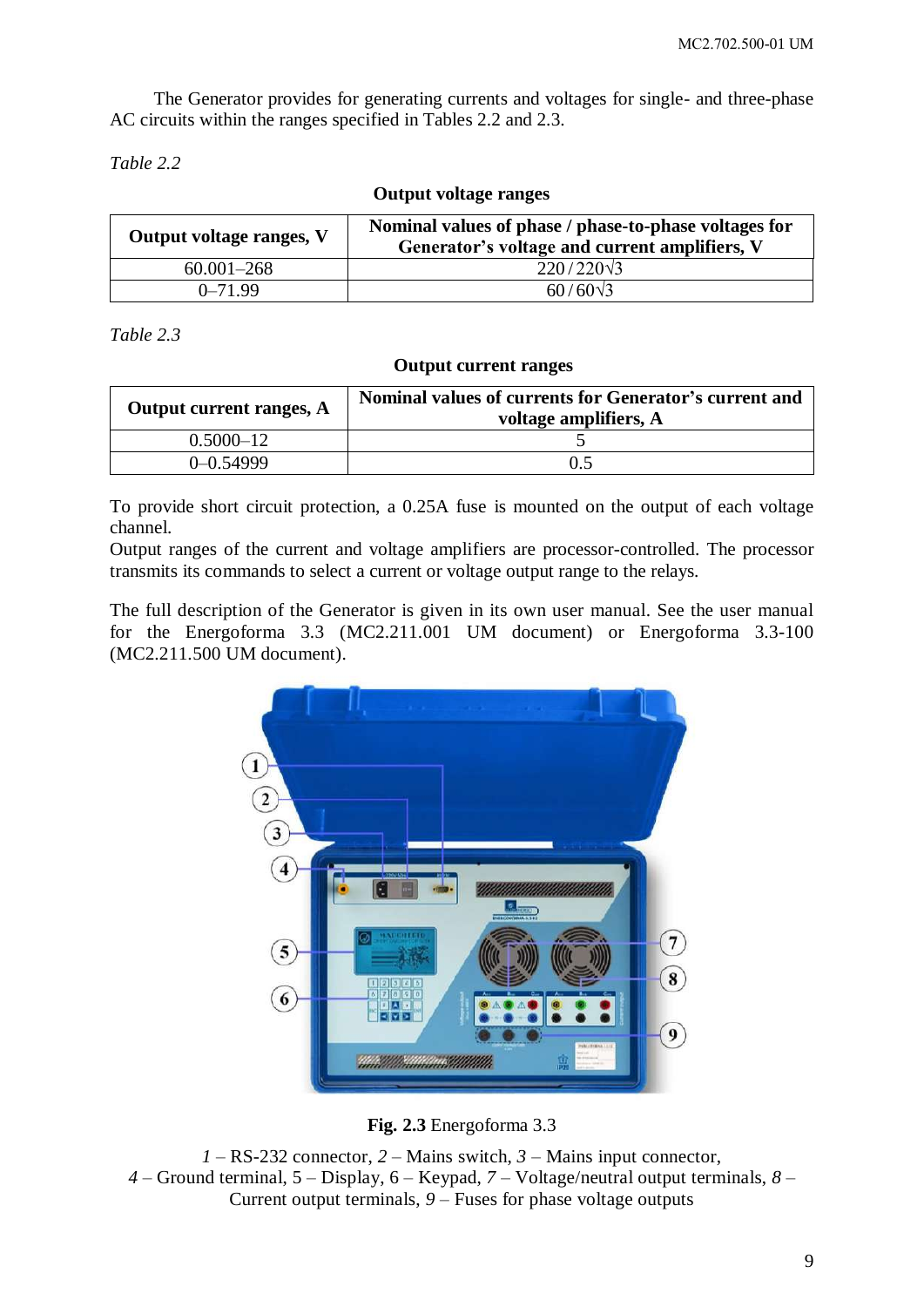

## <span id="page-9-0"></span>**2.2.3 Generator Energoforma 3.3-100**



**Fig 2.4** Energoforma 3.3-100

1 – Graphical display, 2 – Keypad, 3 –RS-232 port, 4 – ground terminal, 5 – Mains switch, 6

– Mains connector, 7 – Mains fuses, 8 – Neutral voltage output terminals, 9 – Terminals for connecting Generator to the inputs accepting current up to 12A, 10 – Terminals for connecting Generator to the inputs accepting current over 12 A, 12 – Terminals for connecting Generator to the inputs accepting current up to 1 A, 13 - Terminals for connecting Generator to the voltage inputs of the device under review

### **2.2.4 Scanning heads**

<span id="page-9-1"></span>With the Photoelectric scanning heads SH-E and SH-I, the test system may be used for on-site testing of electronic or induction single- and three-phase meters of active and reactive energy in the automatic mode.

The SH-E is an accessory for testing electronic type meters with optical pulse output. The SH-E is mounted onto the meter and connected to the pulse input **Fin** of the reference meter EM 3.3T1.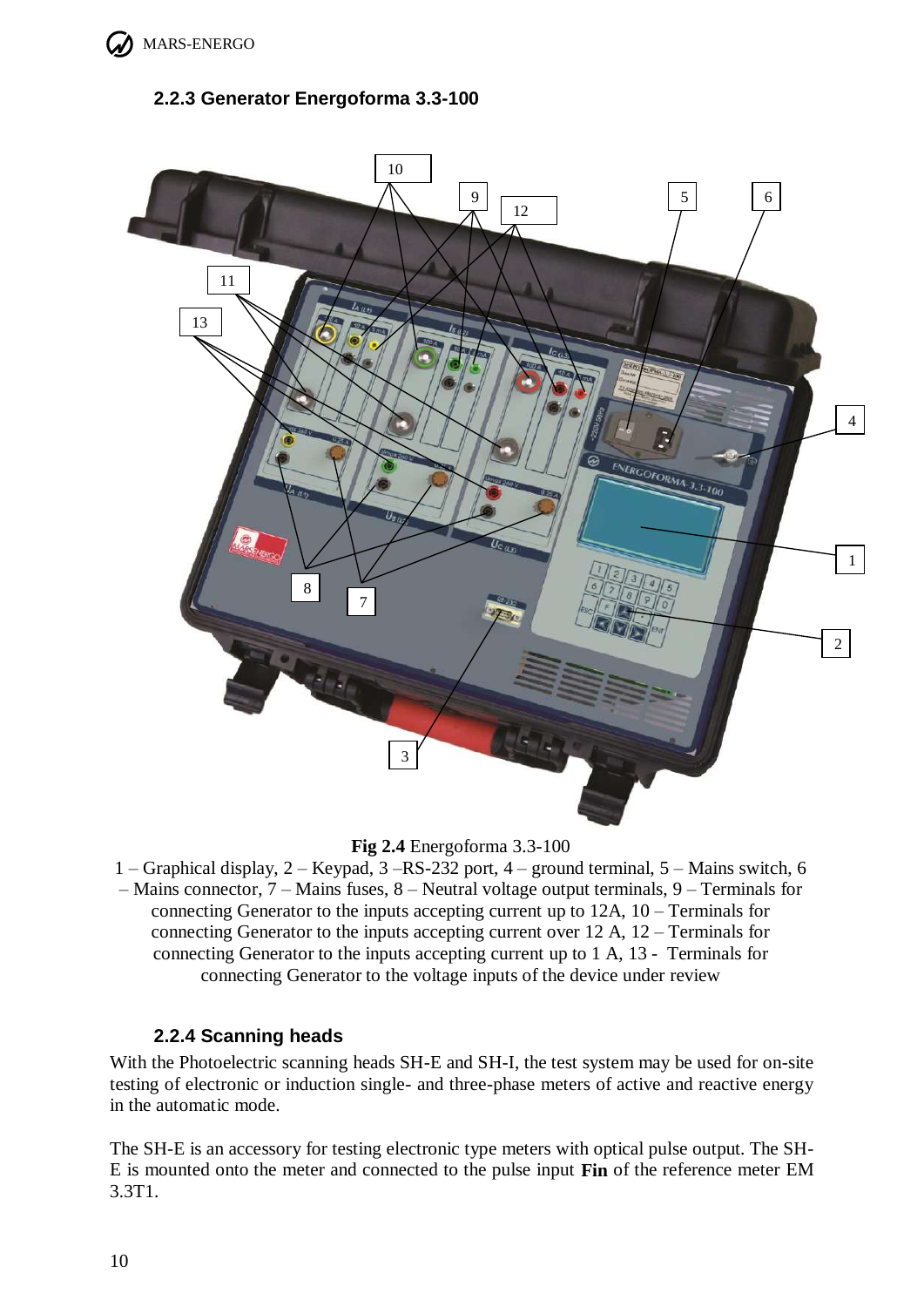The SH-I is used for testing induction (disc) type meters. The SH-I is mounted onto the meter and connected to the pulse input **Fin** of the reference meter EM 3.3T1.

#### **Tuning SH-E**

Align SH-E's optical lens even with meter's LED. Then adjust "**Sensitivity"** knob to make SH-E's own LED ("**Pulse**" indicator) go on and out in time with the LED flashing on meter's optical pulse output.

#### **Tuning SH-I**

Turn the "**Sensitivity"** knob on the SH-I counter-clockwise as far as it will go (for minimum response). Then align the SH-I so as to bring the edge of the meter's disc into focus of the SH-I light emitting lens (the scanning beam must hit the black mark).

Turn the "**Sensitivity"** knob of the SH-I gently clockwise until the "**Pulse**" indicator on the SH-I starts responding to disk mark passages across the beam. Then adjust the sensitivity so as to ensure reliable SH-I response with neither false triggering no misfiring.

#### **Note!**

The SH-I is provided with auto-tuning function that corrects its behavior for light intensity. Auto-tuning causes some 20...40-second follow-up delay in sensitivity control.

<span id="page-10-0"></span>If the "**Pulse**" indicator is still on, turn the "**Sensitivity"** knob slightly clockwise. Please adjust SH-I considering the delay in sensitivity control.

## *2.3 Design and Operation*

The test system utilizes a comparison principle: the readings taken from the reference meter and from the device under test are compared. There are two sources of test signals that can be used with the test system: Energoforma 3.3 or Energoforma 3.3-100. The test signals configured in the Generator are simultaneously applied to the reference meter and to the device under test.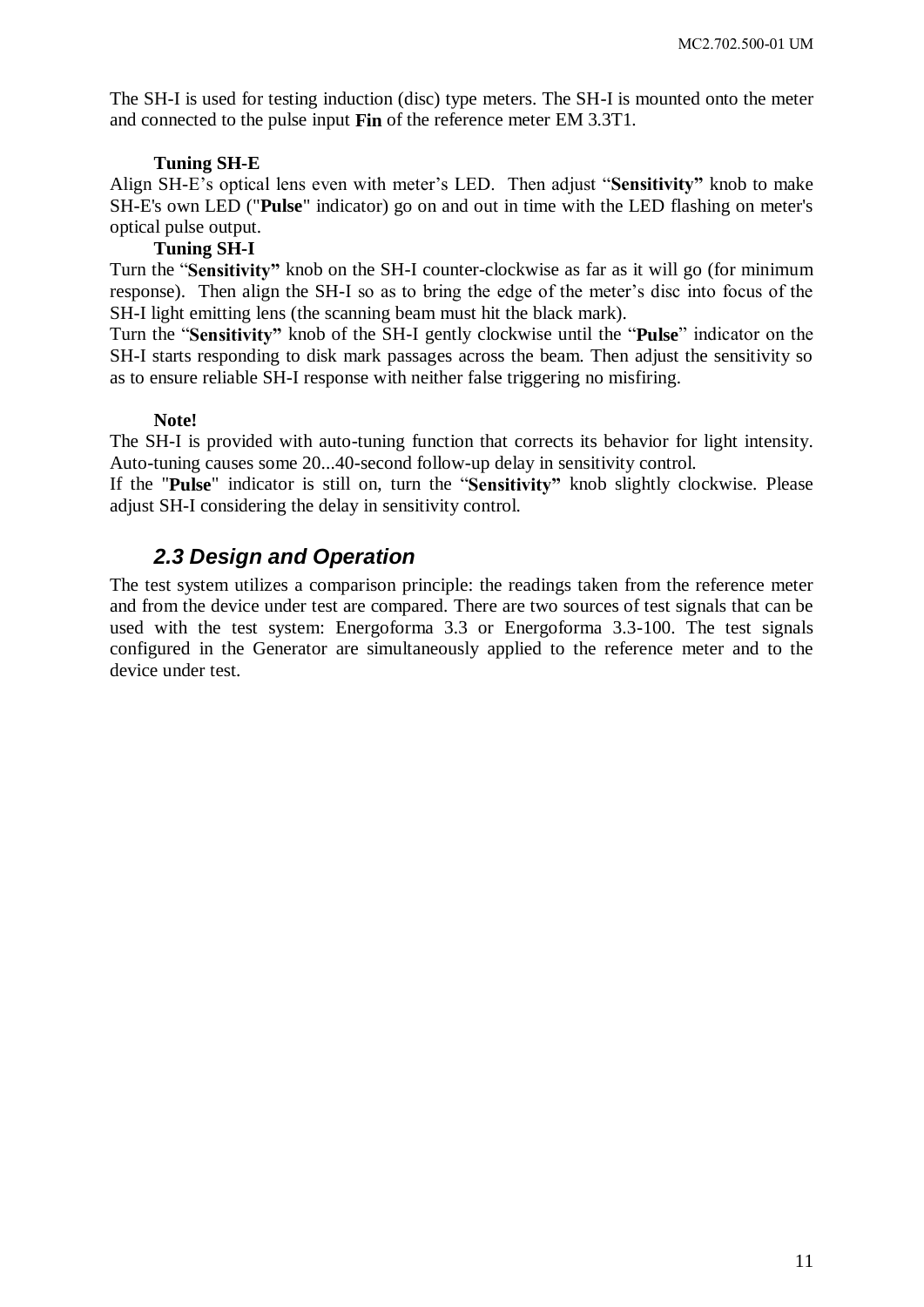# **3 PREPARING FOR OPERATION**

## <span id="page-11-0"></span>*3.1 Notes on operating conditions*

<span id="page-11-1"></span>**Caution!** If the test system has been moved from a cold environment (with ambient temperature below minus 20° C) into a warm one, it shall be left to stand for at least 4 hours at room temperature before applying power, to make sure that no condensation remains inside.

<span id="page-11-2"></span>**Warning!** The test system shall not be used under the ingress of moisture inside its body.

## *3.2 Turning on*

**Warning!** To avoid electric shock, it is strongly recommended to connect (disconnect) the test system to (from) measured circuits according to the local safety regulations in force.

**Caution!** The current amplifiers of the test system must be energized only if they are connected to an output circuit load (their output circuits must be closed via a device under test or calibrated coil or jumper).

The test system has four terminals for connecting phase voltage circuits (Ua, Ub, Uc, Un) and six terminals for connecting phase current circuits (Ia, Ib, Ic, Ia\*, Ib\*, Ic\*, each galvanically isolated from others). The voltage circuits are made symmetrical with the "neutral" as a common point. It is strongly recommended to make sure that all contacts are properly and reliably fixed to avoid overheating due to the high contact resistance.

When the test system components are powered up, the generator Energoforma 3.3 and reference meter Energomonitor 3.3T1 start their self-test and initialization procedures. On completing these procedures, the EM 3.3T1 shows its welcome screen with the manufacturer's logo, type of the instrument and firmware version. The EF3.3 shows its main menu.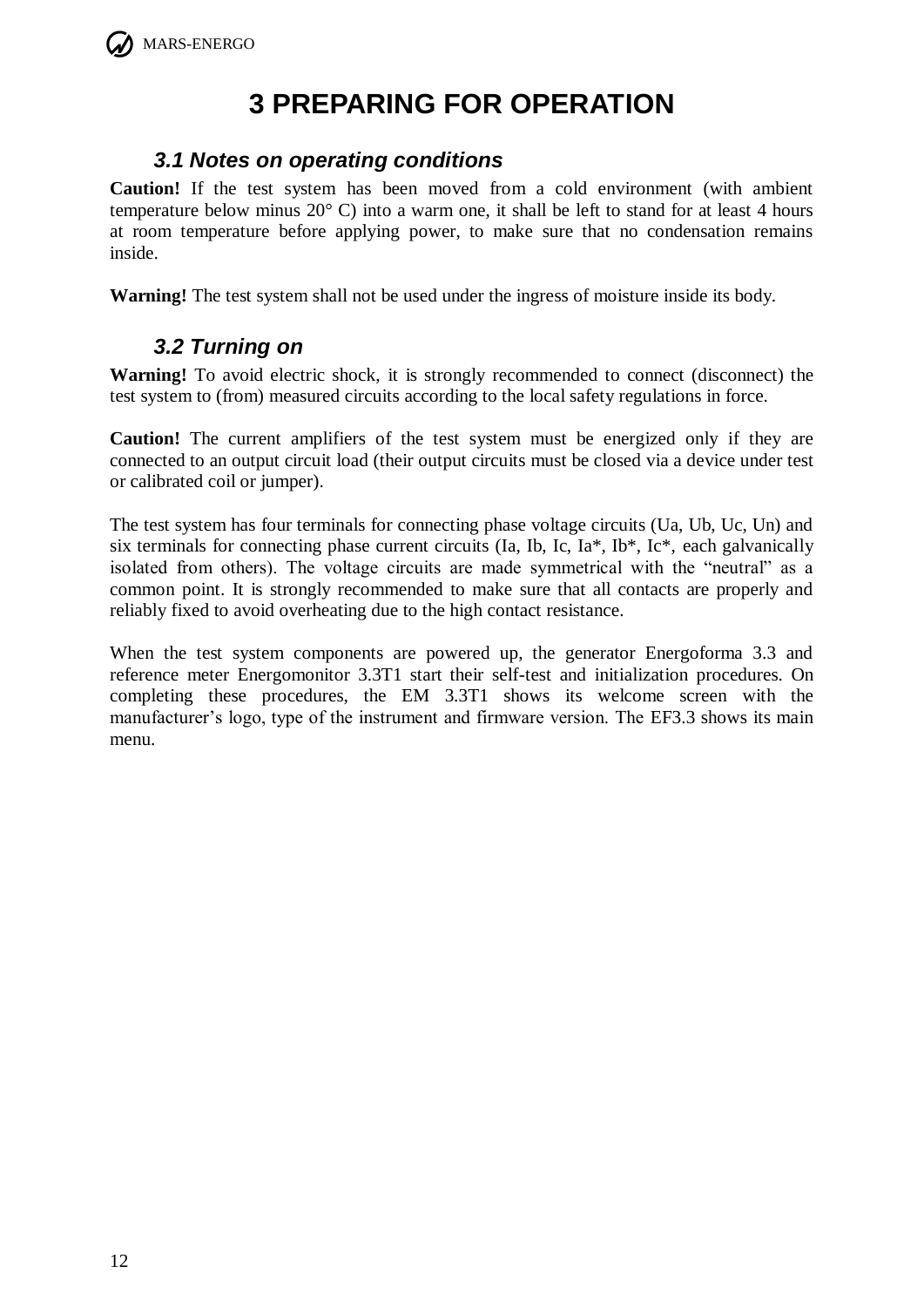# **4 OPERATION**

<span id="page-12-0"></span>The test system is operated in two modes:

- PC-controlled mode (via RS-232 with the Energoform (EnForm) software)
- Standalone mode (manually controlled from the keypads of the EM3.3T1 and EF3.3).

## <span id="page-12-1"></span>*4.1 PC-controlled operation*

The PC-controlled mode is accessible with the Energoform (EnForm) program installed on your PC. The program works under OS MS Windows 98, 2000, XP, Vista, Windows 7 (32-bit and 64-bit architecture).

Recommended PC configuration:

- Processor Pentium III 500 MHz or more powerful
- At least 64 MB RAM
- At least 3 MB of disc space for installation
- $\blacksquare$  Video adapter supporting 1024x768 resolution
- **Mouse**
- Two free COM-ports (RS-232) or Ethernet-adapter.

To simultaneously operate the Generator and multiple Reference Meters, several free COMports (RS-232) are required. If there are no free COM-ports on your computer, it is recommended to use the USB – 4-RS-232 adapter from the delivery package (if requested by the customer). For a more convenient work with large volumes of data, a more powerful computer may be requisite.

**Caution!** To run the Program correctly under Windows Vista or Windows 7 it is necessary to turn off the **User Account Control** option (UAC). See UAC disabling procedure in the user manual for the Energoform program (EnForm SW ver. 283+ UM document).

To control the test system with the Energoform software, the following steps should be made before:

- Connect the Reference Meter Energomonitor 3.3T1 and the Generator Energoforma 3.3 to serial ports on your computer.
- In the menu of the Energomonitor 3.3T1, select proper data exchange rate with a PC (see the EM3.3T1 user manual).

The Generator goes to the PC-controlled mode automatically if connected to a PC when the Energoform program is launched.

<span id="page-12-2"></span>Refer to the user manual for the Energoforma 3.3 waveform generator.

## *4.2 Operation in stand-alone mode*

In the stand-alone mode, the test system is operated via the keypads of the Reference Meter EM3.3T1 and Generator EF-3.3.

Operation of the Reference Meter Energomonitor 3.3T1 in the stand-alone mode is described in its user manual (МС3.055.028 UM document). Operation of the Generator Energoforma 3.3 in the stand-alone mode is described in its user manual (МС2.211.001 UM document).

Operation of the Generator Energoforma 3.3-100 in the stand-alone mode is described in its user manual (MC2.211.500 UM document).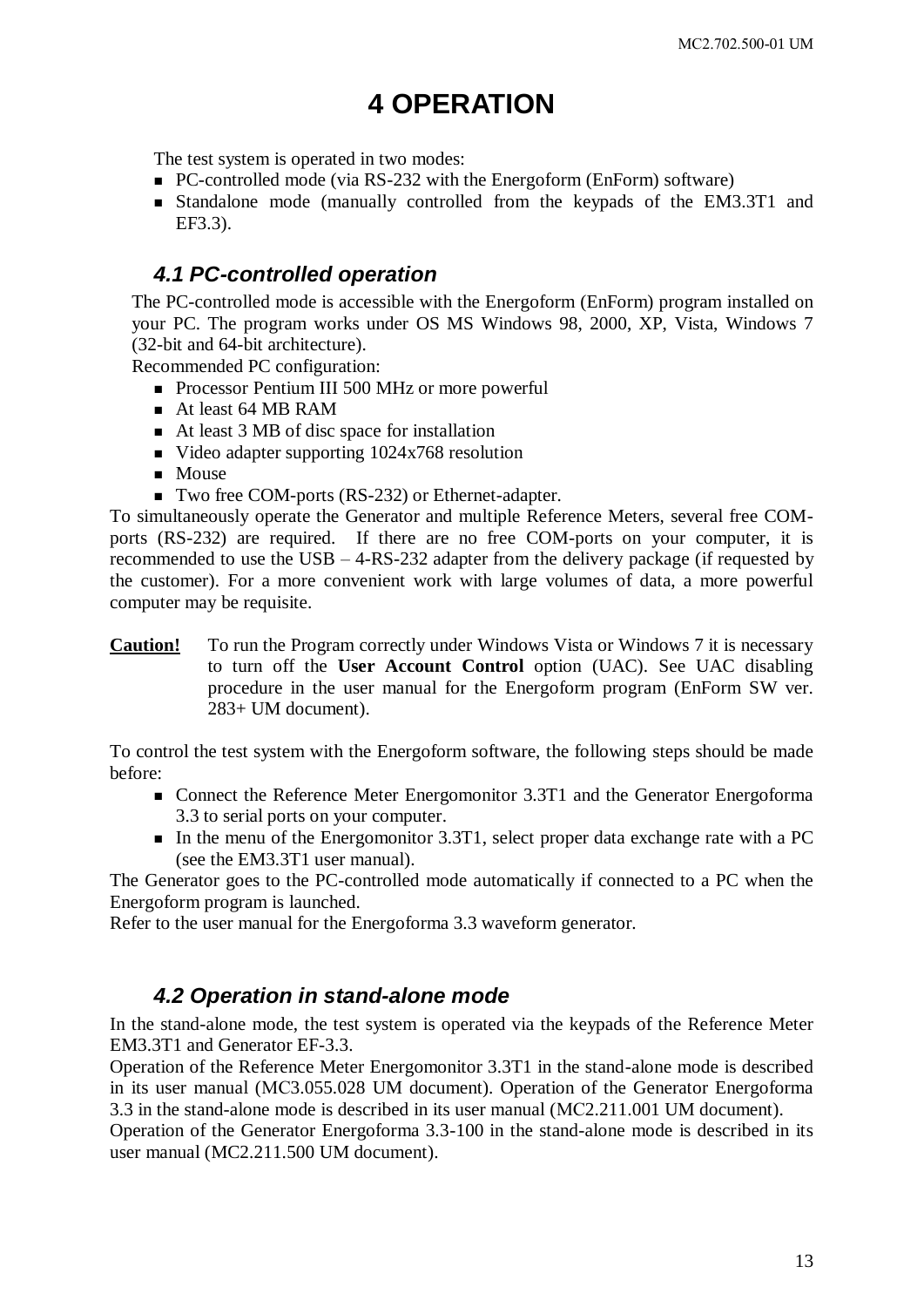<span id="page-13-0"></span>

# **5 TECHNICAL SUPPORT**

If while operating the test system or any of its units or software, you have faced some problems, try first of all to find the answers in the documentation available (help files or user manuals).

Should you still need help after reviewing all of the available materials, please contact our Technical Support group.

Manufacturer's address (for technical support and warranty claims):

#### **Mars-Energo**

V.O. 13 Line, 6 - 8, office 41H, St. Petersburg, Russia Tel/Fax: (812) 327-21-11, (812) 331-87-35 (812) 334-72-41 E-mail: [mail@mars-energo.ru](mailto:mail@mars-energo.ru) [www.mars-energo.com](http://www.mars-energo.com/)

Please provide our Technical Support with the following information:

1. Contact information (your Company's name, e-mail address and the name and phone number of whom the reply may concern)

- 2. Software version number (see Help\About… from the menu)
- 3. Device info (model name, serial number and firmware version)
- 4. Hardware configuration of your PC (CPU, motherboard, RAM, Hard Disc Drive)
- 5. Software configuration and version of your operating system
- 6. Description of the problem, including the complete text of error message (if any)
- 7. Other information that you consider to be important.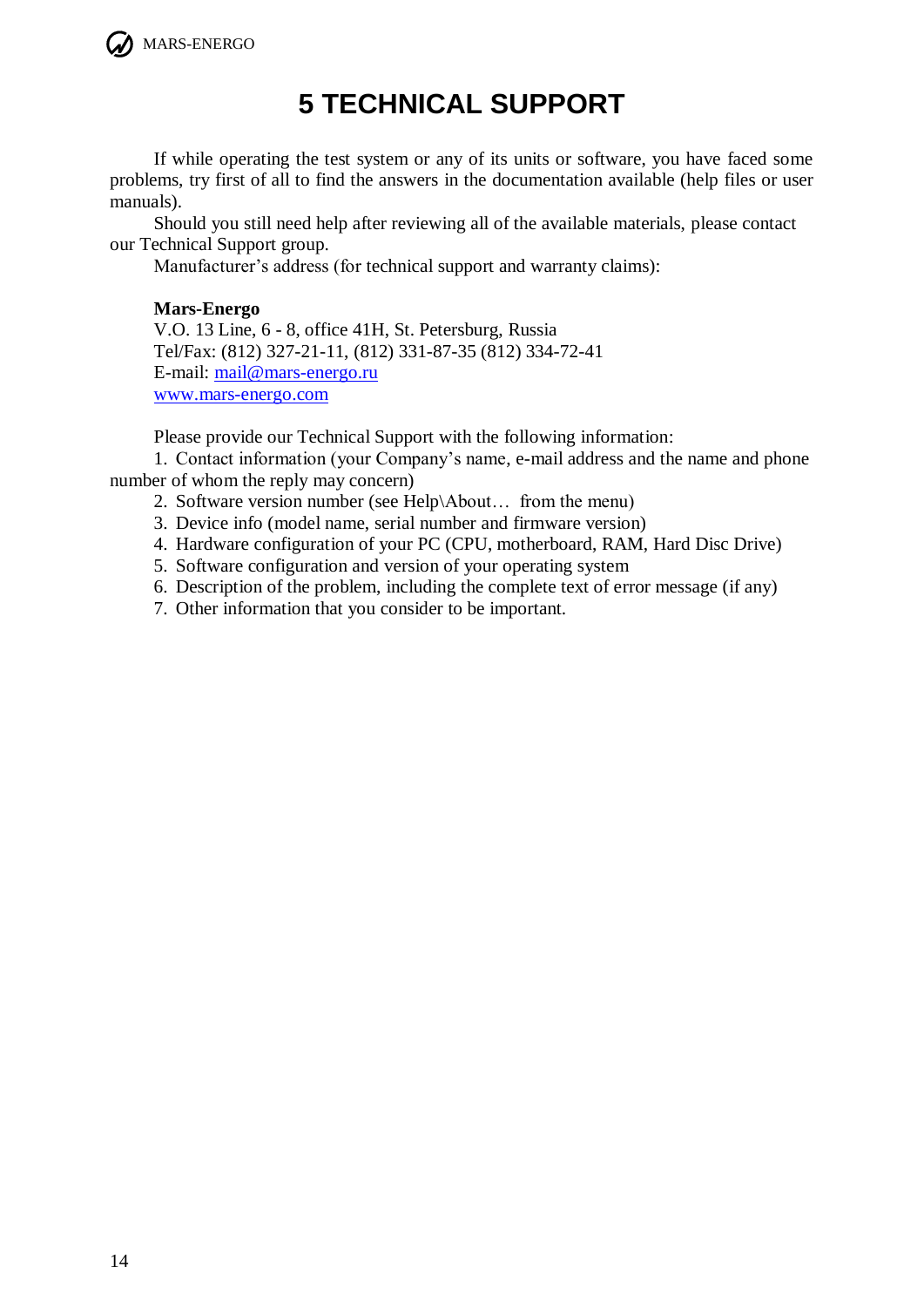## **APPENDIX A. CONNECTION DIAGRAMS**

<span id="page-14-0"></span>

Fig. A.1 Connecting Generator Energoforma 3.3 and Reference meter Energomonitor 3.3T1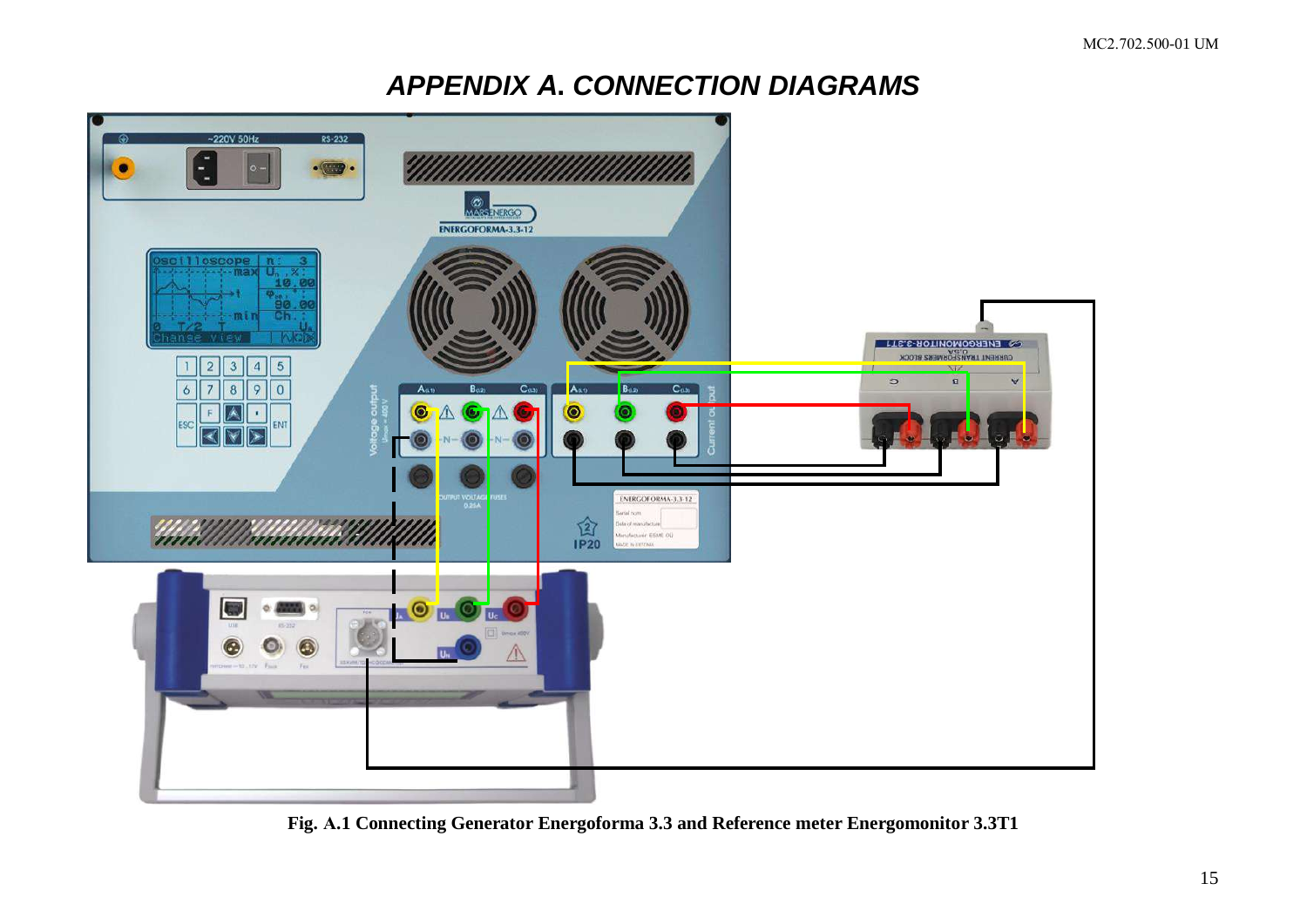



Fig. A.2 Connecting Generator Energoforma 3.3-100 and Reference meter Energomonitor 3.3T1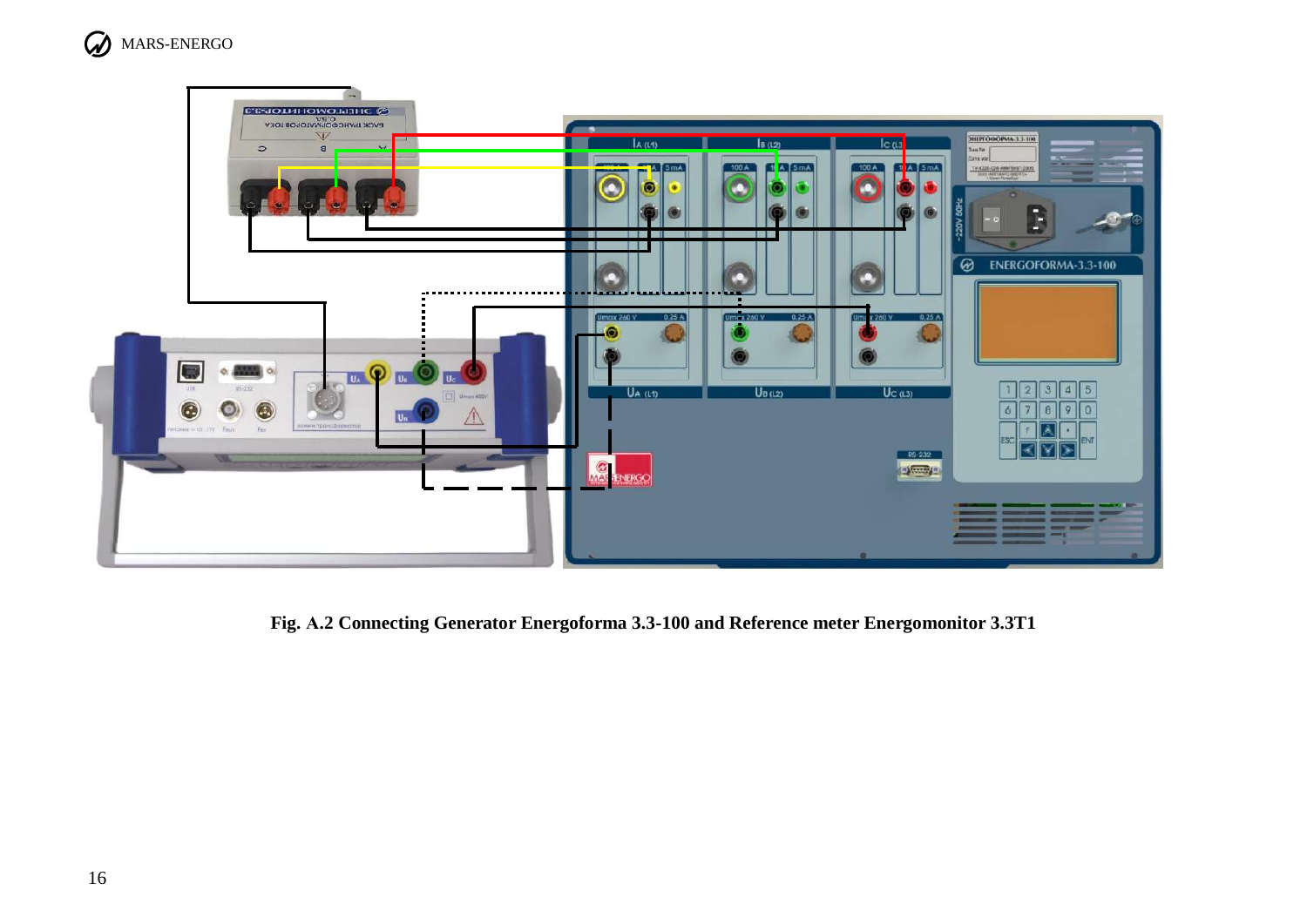## *APPENDIX B. SOFTWARE*

<span id="page-16-0"></span>Depending on the purchase order, the delivery package of the test system may include the following programs from the Energoforma software package:

- Enegoform (Enform),
- **EnfCalibrationRig**
- EmCounter

#### **Energoform (Enform)**

The Energoform (Enform) program is a Windows-based software component designed to work as part of the test system together with the multifunctional reference meter Energomonitor 3.3T1 and generator Energoforma 3.3 or Energoforma 3.3-100.

The Energoform program makes it possible to:

- Read, via a serial port, logs of test results accumulated in the reference instrument and display them on a PC screen
- Enable required measurement ranges in the reference instrument upon user command
- Specify test signals in the Generator as required
- Test measuring instruments of pointer-and-scale and digital type in the manual mode
- Create test reports
- Save test procedures and test signals to files on the hard disc
- Read test signals from the library or record them into the library located in the internal memory of the Generator.

Operation of the Energoform (Enform) program is described in detail in the respective user manual.

#### **EnfCalibrationRig**

The EnfCalibrationRig program is a Windows-based software component designed to provide automatic work of the test system consisting of the multifunctional reference meter Energomonitor 3.3T1, generator Energoforma 3.3 or Energoforma 3.3-100, and meter error calculation unit Calmar-S. The EnfCalibrationRig program makes it possible to:

- Carry out accuracy testing and verification of single- and three-phase electrical energy meters (from 1 to 3 meters simultaneously) in the fully automatic mode (with use of the meter error calculation unit Calmar-S)
- Carry out adjustment ( calibration) of single- and three-phase electrical energy meters (from 1 to 3 meters simultaneously) in semi-automatic mode
- **Perform accuracy testing and verification of single- and three-phase measuring converters** with DC voltage or current outputs (up to 15 devices at a time) in fully automatic mode
- **Perform adjustment (calibration) of single- and three-phase measuring converters with DC** voltage or current outputs (up to 15 devices at a time) in semi-automatic mode
- Read, via a serial port, and display test results on a PC screen in both accuracy testing (verification) and adjustment (calibration) modes
- **Exercise** Create test procedures for electric energy meters and measuring converters, save the procedures to files or load them from files stored on the hard disc
- Generate signals included in previously created test procedures in both accuracy testing (verification) and adjustment (calibration) modes
- Read test results from the error calculators Calmar-S via the Ethernet interface (10 Mbit/s) in both accuracy testing (verification) and adjustment (calibration) modes
- Display test results on a PC screen in both accuracy testing (verification) and adjustment (calibration) modes
- Save the results of accuracy testing (verification) or adjustment (calibration) to files on the hard disc and load them from files for viewing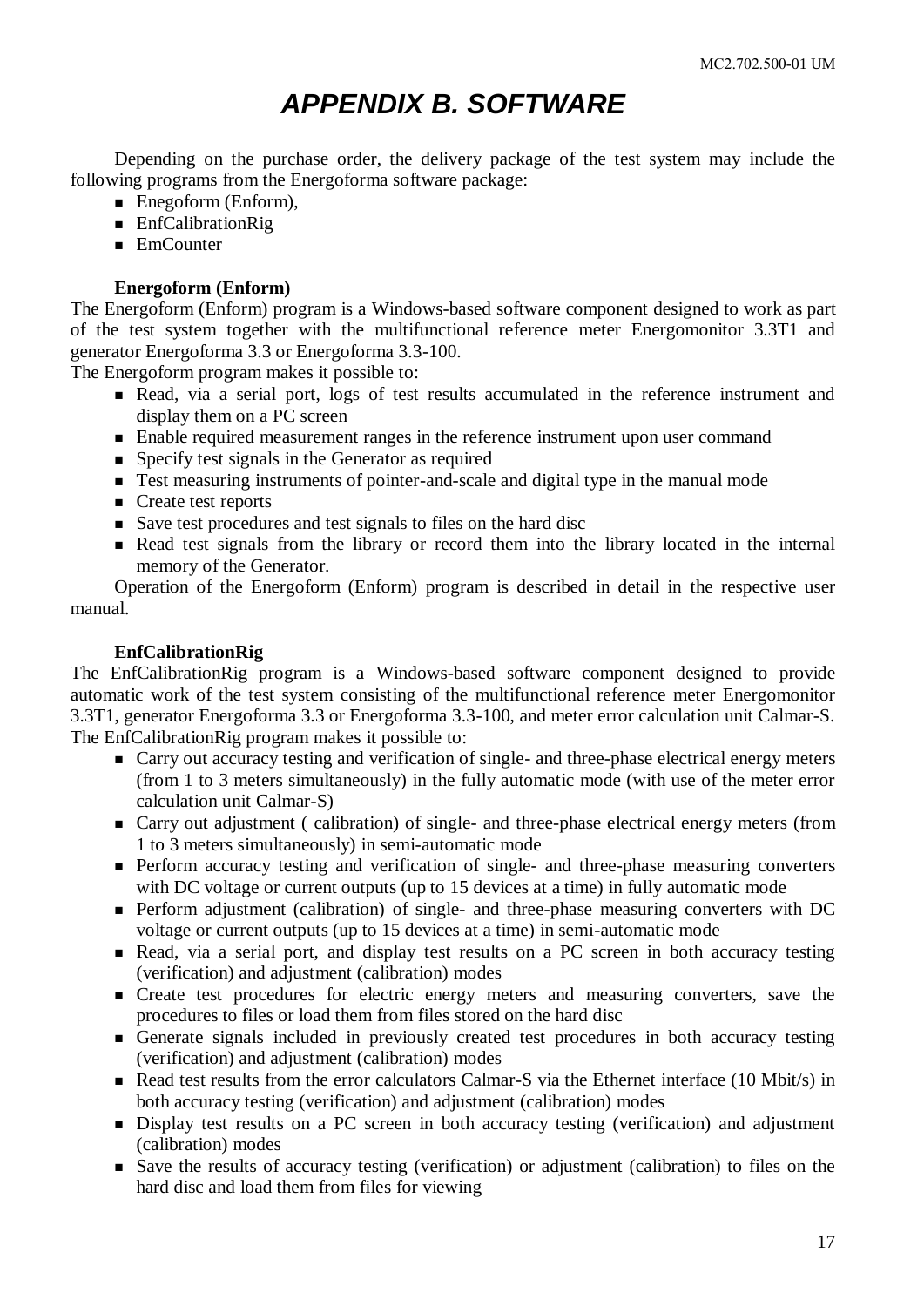

Export test results into MS excel files.

All test procedures are carried out with use of the Calmar-S error calculators (each device under test is connected to its own error calculator). It is possible to simultaneously test up to 15 devices of the same type. The devices under test are connected to the test system according to the appropriate connection scheme and in the same way.

Meters are tested using the method of comparison of two frequencies. The pulse output of each meter is connected to the pulse input Fin of its own error calculator. The pulse output of the reference meter is connected to the reference pulse input  $F_{(p)in}$  of each error calculator. The program supports testing of meters that measure electrical power of the following types: active, apparent, reactive (geometrical method), reactive (cross-connection method), and reactive (phase-shift method).

When testing measuring converters, the DC voltage or DC current output of each converter under test is connected to the respective DC voltage or DC current measuring input of its own error calculator Calmar-S. Single-phase converters can be connected to different phases (A/L1, B/L2, C/L3) of the test system.

EnfCalibrationRig supports testing of converters that measure the following quantities:

- AC voltage
- AC current
- Active power
- Apparent power
- Reactive power (by geometrical, cross-connection, and phase-shift methods)
- **Frequency**

Tested converters may be rated at AC voltage up to 1000V.

The Calmar-S accepts DC signals on its inputs ranged as follows:

 $[0 \dots +5] V$  $[0 \dots +10]$  V  $[-5 \dots +5] V$  $[-10... +10]$  V  $[0 \dots +20]$  mA  $[+4 ... +20]$  mA  $[0 \dots +5]$  mA  $[-5...+5]$  mA

The diagrams showing connections among the test system, Calmar-S and devices under test are given in the user manual for the Calmar-S error calculator.

Operation of the EnfCalibrationRig program is described in detail in the respective user manual.

## **EmCounter**

The EmCounter program is a Windows-based software component designed to work as part of the test system together with the multifunctional reference meter Energomonitor 3.3T1. EmCounter makes it possible to:

- Read, via serial RS-232 and USB ports, logs of test results, accumulated in the reference meter
- Save logs of test results on the hard disc
- Merge logs of test results made for one and the same device under test
- View previously recorded data in a convenient way
- **Exercise 1** Create test reports that can be printed or saved to files on the hard disc
- Create and maintain databases of tested devices and store the databases in files on the hard disc
- Export test results to MS Excel

Operation of the EmCounter program is described in detail in the respective user manual.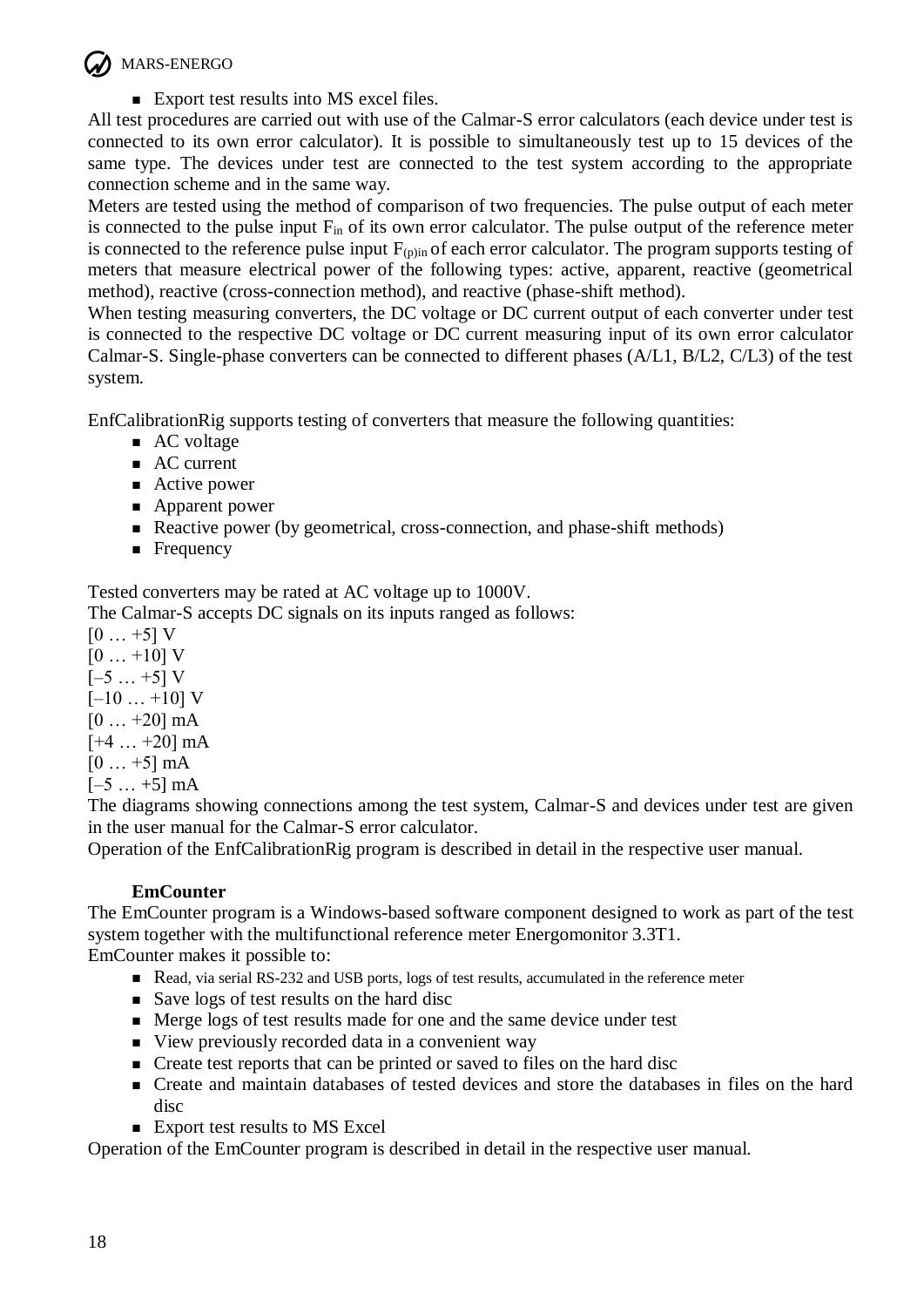# <span id="page-18-0"></span>*APPENDIX C. PRACTICAL NOTES FOR TESTING ELECTRICAL ENERGY METERS*

#### **Preparing for tests**

When preparing to test electrical energy meters with the reference meter Energomonitor 3.3T1, it is necessary to consider the following:

- $\blacksquare$  To test the meter with an electrical pulse output, it is necessary to connect the pulse output of the meter under test with the pulse input of the EM3.3T1 using the Pulse Former (included in the EM3.3T1 delivery package).
- To test the meter with an optical (LED) pulse output, it is necessary to use the scanning head SH-E (included in the EM3.3T1 delivery package). The SH-E is mounted onto the meter and connected to the pulse input **Fin** of the EM3.3T1. The connection scheme is shown in Fig. C1, where the current circuit of phase A is outlined with a bold line.
- To test the induction (disc) meter, it is necessary to use the scanning head SH-I or the Pulse Former. The SH-I is mounted onto the meter under test and connected to the pulse input **Fin**  of the reference meter Energomonitor 3.3T1. The Pulse Former is used when it is impossible to detect the disc mark of the meter under test with the SH-I. In this case, the Pulse Former is connected to the pulse input **Fin** of the EM 3.3T1. Then someone should press the red button on its side when the mark on the disc edge aligns with that on the meter's enclosure (at this time a pulse comes to the **Fin** of the EM 3.3T1).



Fig. C1. Test scheme for the EM3.3T1 (current circuits of phases B and C are not shown for clarity) **CTB** stands for a Current Transformers Block (from the EM3.3T1 delivery package) **SH** stands for a Scanning Head (from the EM3.3T1 delivery package) **R** stands for a red current terminal, **B** stands for a black current terminal